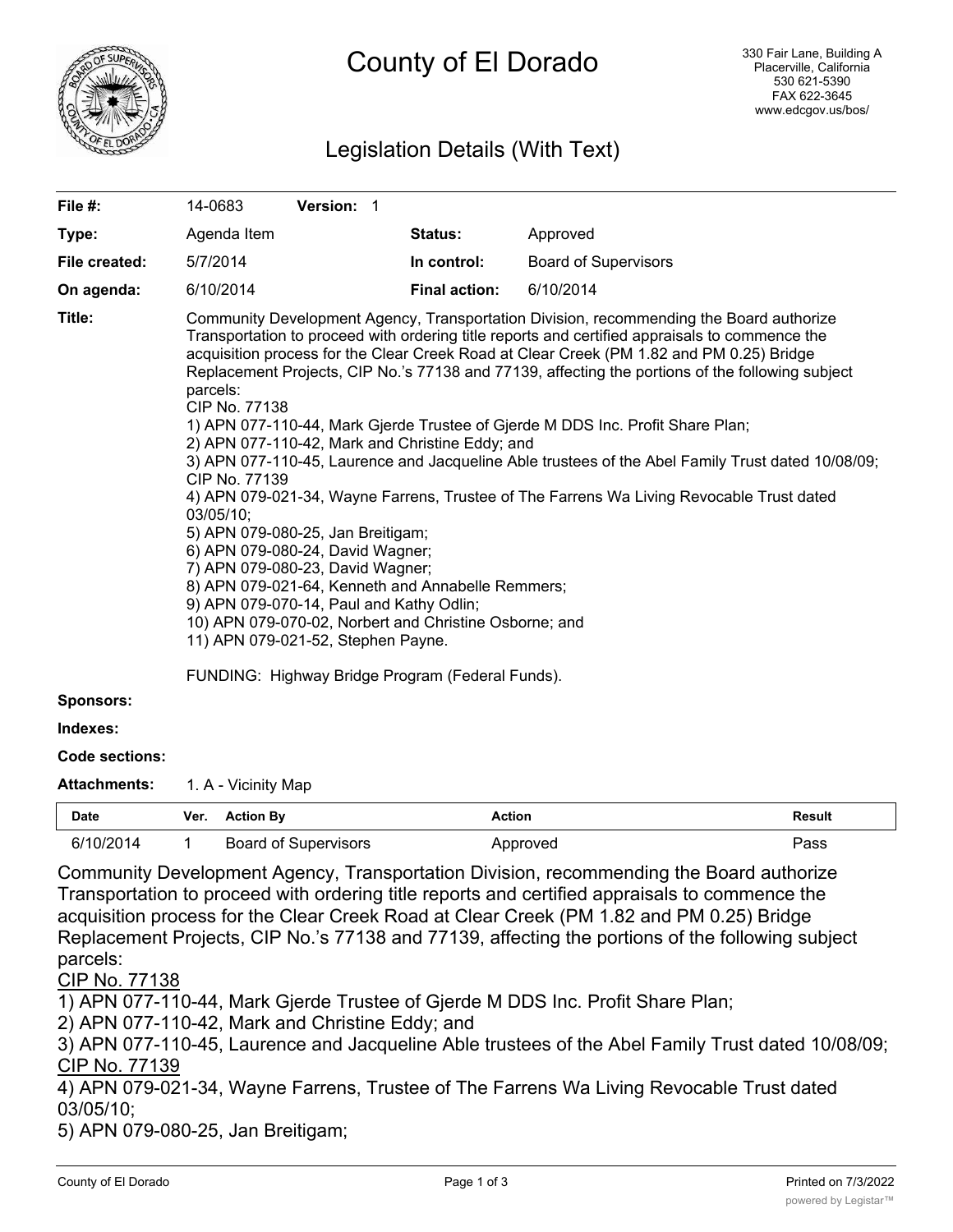6) APN 079-080-24, David Wagner; 7) APN 079-080-23, David Wagner; 8) APN 079-021-64, Kenneth and Annabelle Remmers; 9) APN 079-070-14, Paul and Kathy Odlin; 10) APN 079-070-02, Norbert and Christine Osborne; and 11) APN 079-021-52, Stephen Payne.

**FUNDING:** Highway Bridge Program (Federal Funds).

| <b>BUDGET SUMMARY:</b>        |            |
|-------------------------------|------------|
| Total Estimated Cost          | \$5,775.00 |
|                               |            |
| Budget - Current FY           | \$5,775.00 |
| Budget - Future FY            |            |
|                               |            |
| New Funding                   |            |
| Savings                       |            |
|                               |            |
| Total Funding Available       | \$5,775.00 |
|                               |            |
| Change To Net County Cost \$0 |            |

### **Fiscal Impact/Change to Net County Cost**

There is no fiscal impact or change to Net County cost. Funding for this portion of the acquisition process will be provided by the Highway Bridge Program. Costs are based upon \$525.00 per parcel title reports with color coded maps.

## **Background**

The Clear Creek Bridge Replacement Project consists of replacing two bridges on Clear Creek Road approximately 1.5 miles apart. The first bridge, at PM 1.82 (CIP 77138) was built in 1940 and is a one-lane crossing, 14-feet wide and 27-feet long. According to 2010 traffic counts, approximately 150 vehicles use the crossing daily in both directions. The bridge deck is made of reinforced concrete slab on steel girder. According to a 2011 Caltrans Bridge Inspection Report, the Sufficiency Rating (SR) for this bridge was 33.5 out of 100. The bridge is classified by Caltrans as Structurally Deficient and needs replacement.

The second bridge, at PM 0.25 (CIP 77139), built in 1957 and is also a one-lane crossing, but is 10 feet wide and 34-feet long. The 2010 traffic counts show approximately 450 vehicles use the crossing daily in both directions. The bridge deck is made of reinforced concrete slab on steel stringer. This bridge was also inspected by Caltrans in 2011 and according to the Inspection Report, the bridge has a Sufficiency Rating of 18.6 out of 100. This bridge is classified by Caltrans as Structurally Deficient and needs replacement.

Both bridges show significant signs of rust, scour, cracks and other structural issues and will be replaced. Construction is planned for 2017/2018.

An environmental consultant firm, North State Resources, is currently preparing the CEQA